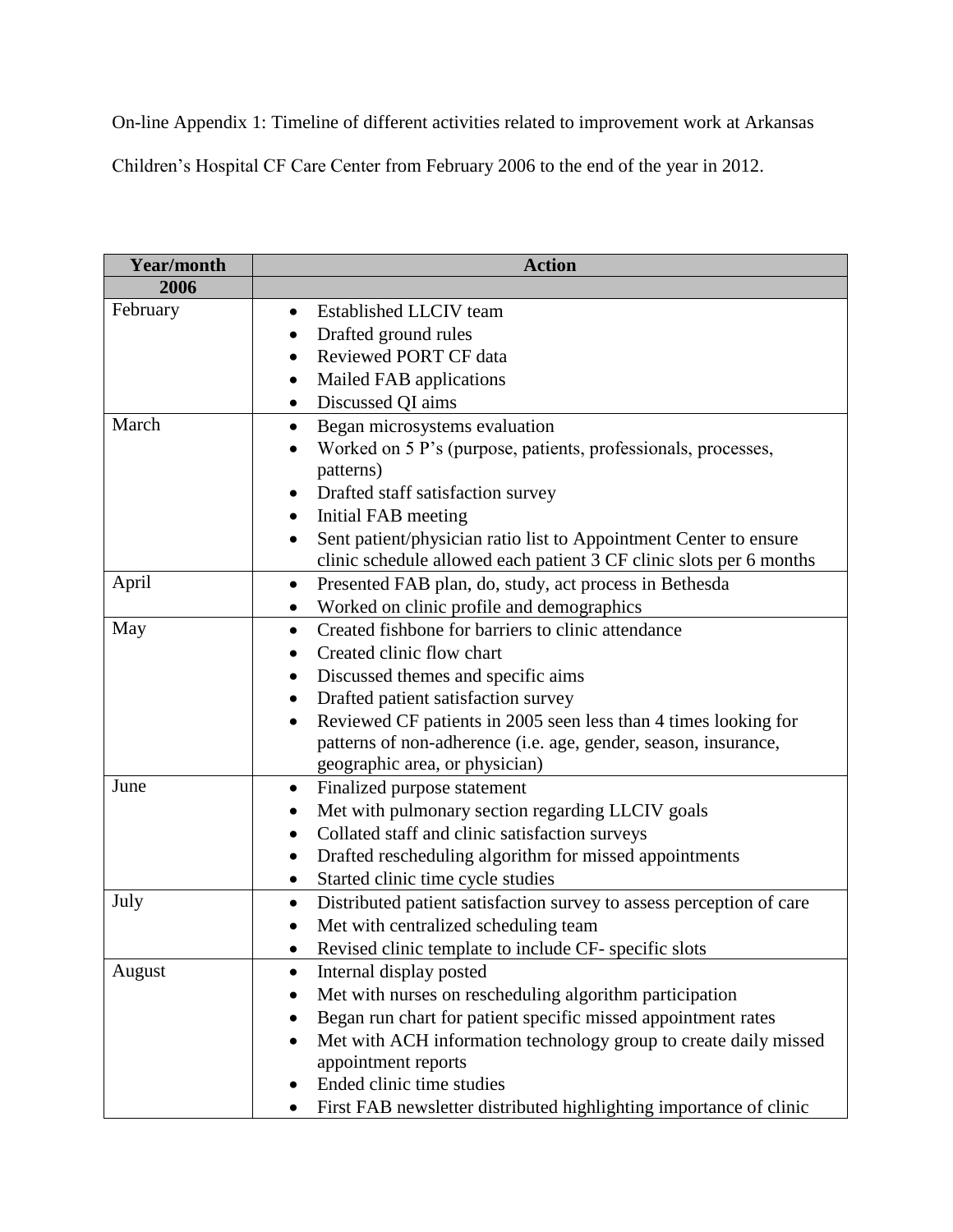|           | attendance                                                                                             |
|-----------|--------------------------------------------------------------------------------------------------------|
| September | Met with physicians and nurses on staff satisfaction results<br>$\bullet$                              |
|           | Collated time study data, and patient satisfaction results                                             |
| October - | Status report to LLCIV and poster presentation at the North<br>$\bullet$                               |
| December  | <b>American CF Conference</b>                                                                          |
|           | Nutrition algorithm and monitoring started<br>٠                                                        |
|           | 2 issues of FAB newsletters distributed during 2006<br>$\bullet$                                       |
| 2007      |                                                                                                        |
|           | Quarterly posting of clinic attendance, and BMI/W-L % on internal<br>$\bullet$                         |
|           | display and emailed to CF Team                                                                         |
|           | Three issues of FAB newsletter distributed during 2007<br>$\bullet$                                    |
| January   | Reviewed run charts<br>$\bullet$                                                                       |
|           | <b>Outlined Center playbook</b><br>$\bullet$                                                           |
|           | Reviewed rescheduling algorithm, met with appointment center<br>$\bullet$                              |
|           | Auto emails sent to office assistant                                                                   |
|           | Reviewed nurses role in rescheduling                                                                   |
| Feb-Mar   | Met with Appointment Center to standardize rescheduling algorithm<br>$\bullet$                         |
| May       | Appointment Center opened on 5/4<br>$\bullet$                                                          |
|           | Assistant tracked patients who missed appointments to be<br>$\bullet$                                  |
|           | rescheduled                                                                                            |
|           | Reviewed scheduling issues with Section Chief since physician                                          |
|           | calendars not released hence appointment slots not available for next                                  |
|           | fiscal year (July 1 2007)                                                                              |
| June      | Final LLCIV meeting<br>$\bullet$                                                                       |
|           | Standardized practice and continued monitoring through the<br>$\bullet$                                |
|           | outpatient committee as part of the CF Leadership team                                                 |
|           | Monitoring of attendance: monthly through CFF Registry and<br>٠<br>quarterly through internal database |
| 2008      |                                                                                                        |
|           | Quarterly posting of clinic attendance, and BMI/W-L % on internal<br>$\bullet$                         |
|           | display and emailed to CF Team                                                                         |
|           | Three issues of FAB newsletter distributed during 2008                                                 |
|           | Continued monitoring through the outpatient committee as part of the<br>$\bullet$                      |
|           | CF Leadership team                                                                                     |
|           | Monitoring of attendance: monthly through CFF Registry and<br>٠                                        |
|           | quarterly through internal database                                                                    |
| Feb       | Decision to establish an award to be given to 3 randomly selected<br>$\bullet$                         |
|           | patients who met 4 or more visits at the end of each calendar year                                     |
| May       | Outreach clinic in the northwestern part of the state opened with<br>$\bullet$                         |
|           | reassignment of patient/MD appointment slot ratios                                                     |
| June      | Meeting was held with the Appointment Center team to discuss<br>$\bullet$                              |
|           | issues with staff not following the rescheduling decision tree                                         |
| July      | Changes were made to the appointment letter template and automated<br>$\bullet$                        |
|           | phone calls to patients                                                                                |